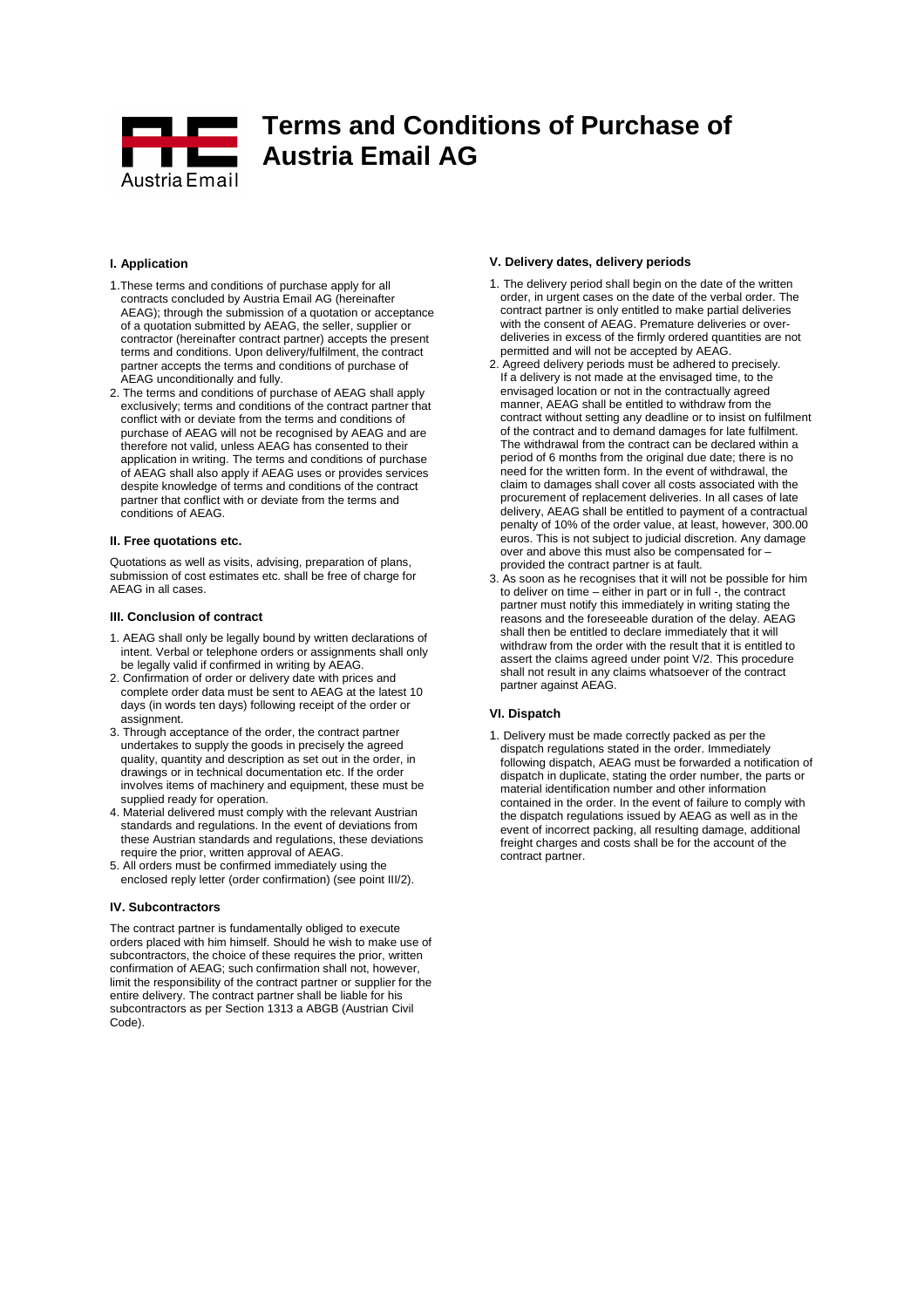- 2. Receipt or acceptance of the delivery is only possible during the periods envisaged for this by the receiving body. The return of packaging material, packing and transport aids shall be for the account of the contract partner.
- 3. With deliveries of goods subject to the relevant provisions of the international hazardous substances regulations, the contract partner shall assume responsibility for complete adherence to these regulations (including customs regulations) through acceptance of the order. AEAG shall be indemnified against the legal consequences of failure to comply with these regulations.

## **VII. Invoicing and payment**

- 1. Invoices must be sent separately and in duplicate for each order following delivery or performance. They must comply with the respectively applicable turnover tax regulations and state the order or material identification number. They must not be enclosed with the goods.
- 2. In the absence of any agreement to the contrary, payment shall be made within 30 days of delivery and invoicing with 3% cash discount or within 90 days net. Authoritative for payment dates is the date of receipt of the invoice by AEAG, at the earliest, however, the date of receipt of the goods.
- 3. AEAG reserves the right to pay by three-month acceptance bill of exchange with charges and interest for its account.
- 4. Payment can also be through offsetting against claims of AEAG against the contract partner. If the contract partner is a juridical person, he also guarantees that the juridical persons with a shareholding in him are in agreement with offsetting against the claims of AEAG. In the event of default on payment by AEAG, the contract partner shall not be entitled to charge interest (not even at the statutory level) or other administration charges.
- 5. Payment shall not constitute recognition of the correctness of the delivery (performance) and thus shall not constitute renunciation of claims for fulfilment defects on the basis of warranty or damages. Down payments shall retain their value and indeed pro-rata in relation to the total order value.

### **VIII. Prices**

All prices are to be understood as fixed or lump-sum fixed prices and are inclusive of all ancillary performances and charges including transport, unloading and necessary packing. The prices cannot be increased for any reason whatsoever. Planned price increases must be notified in writing and will only be recognised with the explicit, written approval of AEAG. Obvious errors, spelling and calculation mistakes shall have no binding effect on AEAG.

### **IX. Prohibition to assign**

Claims to which the contract partner is entitled against AEAG must not be assigned to third parties. Under no circumstances is the contract partner entitled – irrespective of the reason – to delay and/or withhold his performances. The contract partner is likewise not entitled to a right of withholding concerning items provided by AEAG.

## **X. Patent protected privileges**

The contract partner shall guarantee that use by AEAG of the goods supplied by him does not violate existing protected privileges and rights of third parties. He explicitly undertakes to indemnify AEAG against any corresponding claims of third parties and to compensate AEAG for all related damages.

## **XI. Passing of risk and title**

- 1. The risk concerning the goods delivered shall not pass until delivery at the goods receipt point of AEAG or at the headquarters of AEAG. This shall also apply in the event of acceptance on default by AEAG.
- 2. Irrespective of the agreed payment periods, title to the goods delivered shall pass to AEAG with the risk. The contract partner is not entitled to reserve title to the goods delivered. Any corresponding clauses shall be invalid.
- 3. Through execution of the order, the contract partner guarantees that he has title to the goods delivered. Should this not be the case, he shall be obliged to provide damages irrespective of fault.

## **XII. Warranty**

The contract partner guarantees execution of the performance in accordance with the order and adherence to all relevant, statutory provisions and ÖNORM regulations in the respectively applicable version and shall provide a warranty in accordance with the statutory regulations of the ABGB, including the Warranty Rights Amendment Act that came into effect on 01.01.2002. Nevertheless, the following modifications have been agreed:

- 1. The period as per Section 933 ABGB shall not begin to run until upon delivery. This shall also apply if delivery is delayed through default on acceptance on the part of AEAG.
- 2. Section 377 UGB (Commercial Code) is hereby rendered notapplicable by mutual consent. AEAG is not obliged to notify defects but rather it can assert them during the entire warranty period.
- 3. AEAG is at liberty to claim rescission, a reduction in price, repair or subsequent delivery of missing items. The contract partner shall be bound by a corresponding choice of AEAG which will be made through extra-judicial declaration.
- 4. Defects which AEAG cannot detect without further checking shall entitle AEAG to claim damages for futile costs of processing and treatment irrespective of whether the contract partner is at fault or not.
- 5. In urgent cases or if the contract partner fails to fulfil his warranty obligations immediately, AEAG shall be entitled to replace or repair defective parts and to remove any damage incurred at the expense of the contract partner. The contract partner is obligated to replace to AEAG the thus expenses incurred at the rates of the currently valid price list. The price list will be sent to the contract partner upon request.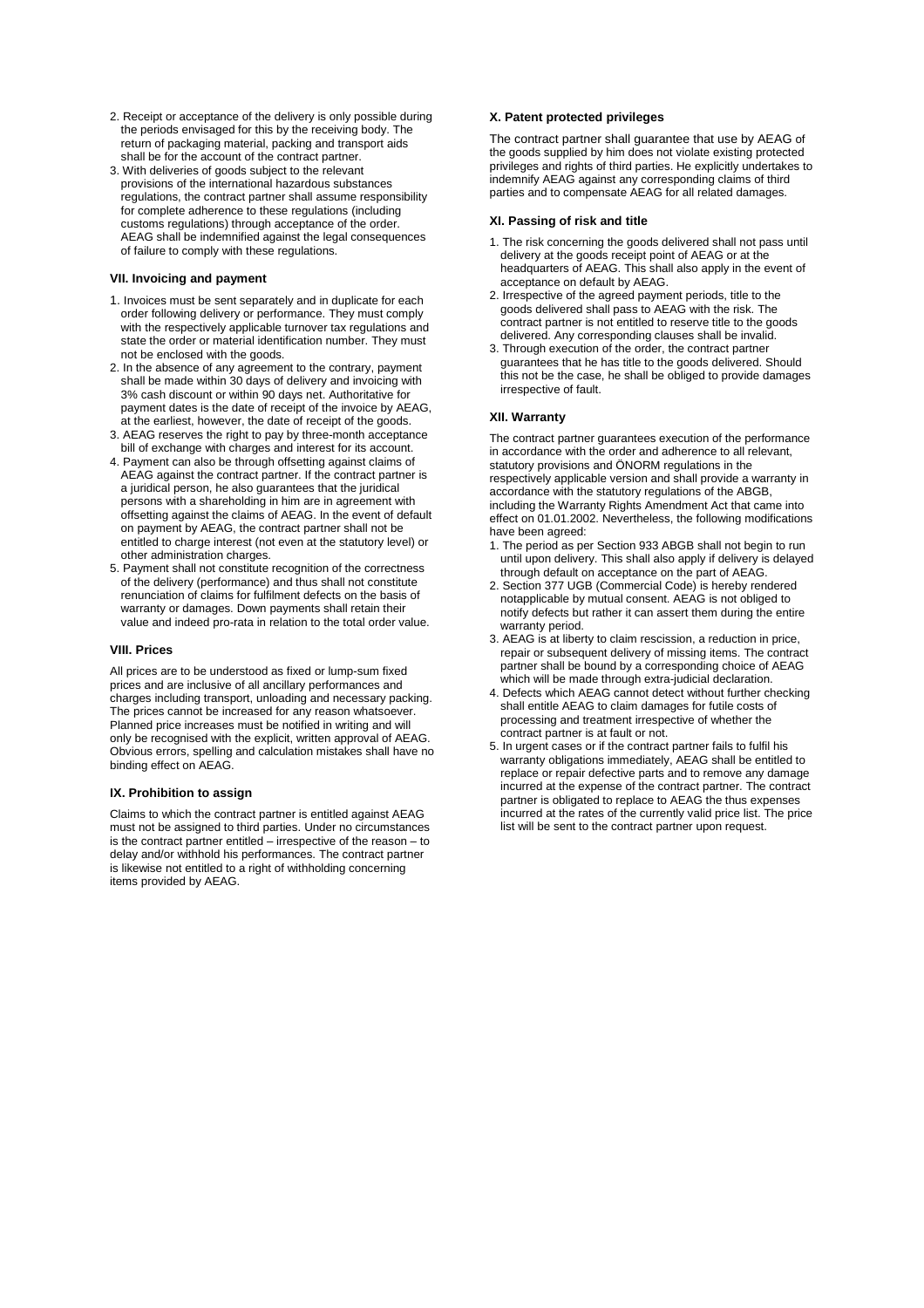- 6. Under no circumstances shall acceptance or approval of drawings submitted constitute renunciation by AEAG of it's warranty claims.
- 7. It is explicitly agreed that the contract partner, irrespective of whether he is a manufacturer, importer, supplier or only a dealer, shall indemnify AEAG in the event of successful claims being asserted against AEAG under the Product Liability Act and indeed for the entire costs incurred by AEAG through the respective assertion of product liability claims, including all costs associated with defence against such claims.
- 8. The contract partner shall only be released from this obligation if he demonstrates that he has not supplied the defective product to AEAG or that the product did not have the defect, responsible for the damage, at the time of delivery to AEAG.
- 9. AEAG is obliged to inform the contract partner immediately and in writing of all claims asserted against AEAG under theProduct Liability Act. In the event of legal action against AEAGbased on such claims, AEAG is at liberty to issue a third party notice against the contract partner. In the event of noncompliance with any such request by AEAG for third party intervention, the contract partner shall forfeit the right to dispute the recourse claims of AEAG against him and they shall apply as recognised.

## **XIII. Goods outward / goods inward check Right of return**

- 1. The contract partner guarantees that the products delivered conform to the state of the art or to the recognised EU regulations as well as to the technical delivery specifications agreed between both business partners, and shall confirm his goods outward check as per AQL 1.0 Checking Level II, DIN ISO 2859 Part 1 for each delivery using the check report provided by AEAG upon separate request. AEAG is released from a goods inward check in accordance with the paragraphs of the UGB. Nevertheless, we reserve the right to carry out an additional goods inward check in accordance with the criteria set out above with critical products
- 2. In the event of AEAG detecting defects which constitute an exceeding of the respectively acceptable quality threshold (AQL) which is dependent on the effects of the processing of the defective part, AEAG shall be entitled to return the entire delivery, in which the defective part was contained, to the contract partner. By way of subsequent fulfilment, AEAG can, at its discretion, demand removal of the defect or delivery of a defect-free item. If applicable, the contract partner shall be obliged to bear all costs necessary for the purpose of subsequent fulfilment. The defect claims and rights to which AEAG is entitled by law shall remain unaffected. In the event of particular urgency, AEAG shall be entitled to remove defects itself or to have these removed. This shall also apply if the contract partner is in default with the warranty. The costs of warranty work arranged by us shall be for the account of the contract partner.

## **XIV. Models, samples, tools, drawings**

- 1. If the order involves the assumption of model, sample, tool and drawing costs, irrespective of whether the costs are stated specially or are included in the purchasing price of the goods, it shall apply as agreed that the models, samples, tools and drawings shall pass to the ownership of AEAG.
- 2. Nevertheless, they shall continue to apply as provided to the contract partner on a loan basis for the execution of these orders. The models, samples, tools and drawings must be treated as confidential and must be used exclusively for performance of the AEAG orders and under no circumstances reproduced. No models, samples, tools and drawings produced in accordance with AEAG specifications must be handed over to third parties. Parts protected for AEAG under the provisions of industrial property rights must never be supplied to third parties.
- This shall also apply even if no further orders are placed. 3. In particular, it shall apply as agreed between the contract partner and AEAG that the contract partner shall keep and look after the models, samples, tools and drawings for AEAG and free of charge, including adequate insurance against fire, water and theft.
- 4. If, at its own discretion, AEAG sees a need to request the contract partner to return the models, samples, tools and drawings of which AEAG is the owner, the contract partner shall recognise this request without objection.
- 5. If, however, models, samples, tools and drawings have become the property of the contract partner on the basis of special contractual agreements, AEAG shall be entitled to acquire these parts at cost price, if applicable taking account of wear and tear and amortisation in the interim period, and to dispose exclusively of these. If necessary, the contract partner must provide AEAG with evidence of this insurance cover, stating the insurance company and policy as well as the headquarters of the insurance company.

## **Safety provisions**

The goods delivered must comply with all applicable safety regulations (laws, ordinances, standards etc.), whereby this shall apply in particular in terms of the General Ordinance on Protection of Service Recipients, the Ordinance on Machine Protection Devices and the applicable regulations on electrical engineering. The responsibility for ensuring adherence to all respectively applicable protection regulations shall lie exclusively with the contract partner.